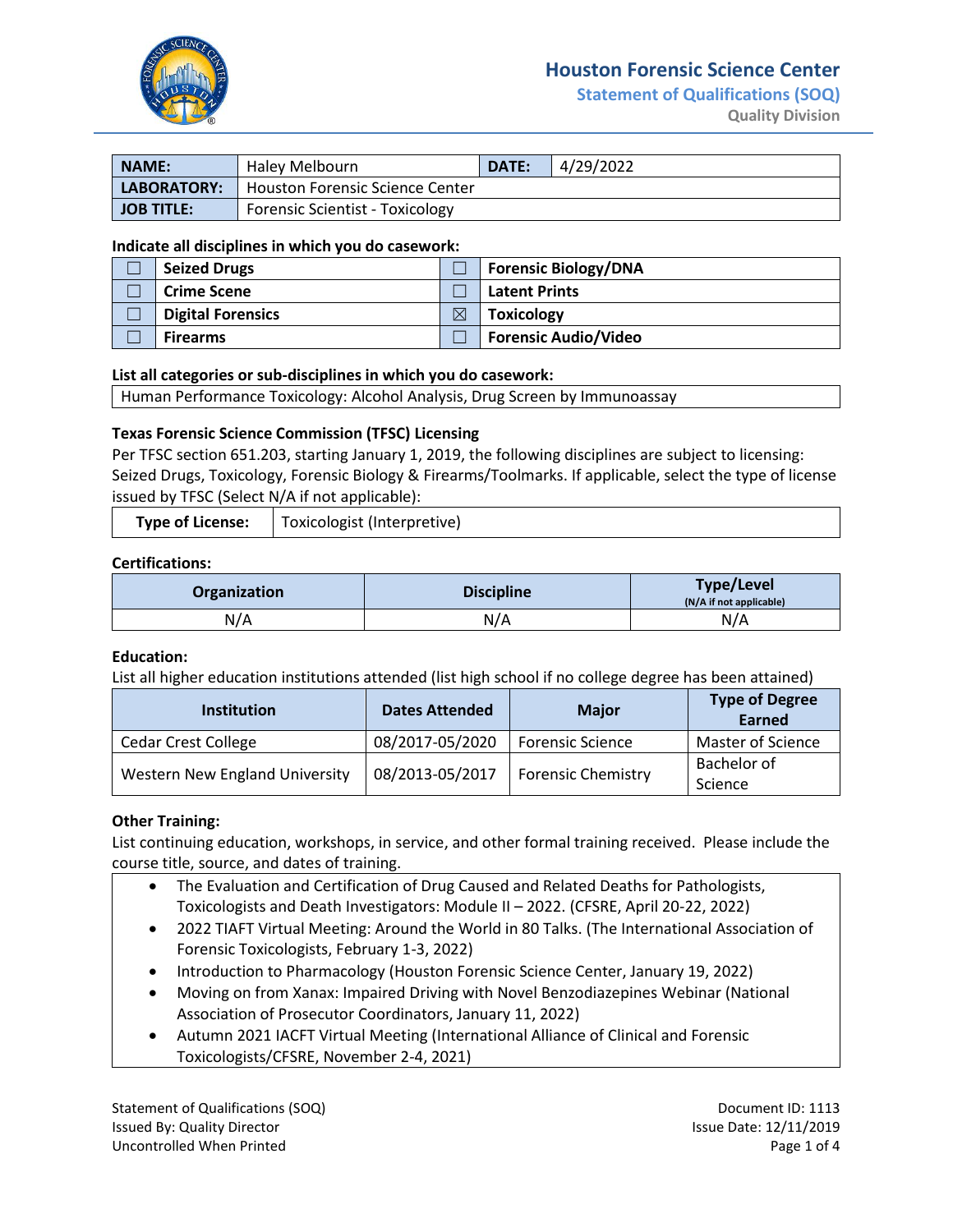

# **Houston Forensic Science Center**

- Introduction to Expert Witness Testimony (Society of Forensic Toxicologists, June 14, 2021)
- 2021 Current Trends in Forensic Toxicology (International Alliance of Clinical and Forensic Toxicologists/CFSRE, June 1, 2021)
- The Robert F. Borkenstein Course on Alcohol and Highway Safety: Testing, Research, and Litigation – Virtual (Indiana University, May 18-20 and 25-27, 2021)
- 2020 TIAFT Education Symposium (The International Association of Forensic Toxicologists, December 20, 2020)
- TFSC Legal and Professional Responsibility Course (Texas Forensic Science Commission, October 29, 2020)
- SOFTember Virtual Program (Society of Forensic Toxicologists, 2020)
- AAFS Annual Meeting (American Academy of Forensic Sciences, Anaheim, CA, 2020)
- NEAFS Annual Meeting (Northeastern Association of Forensic Scientists, Lancaster, PA, 2019)
- NEAFS Annual Meeting (Northeastern Association of Forensic Scientists, Bolton Landing, NY, 2018)
- NEAFS Annual Meeting (Northeastern Association of Forensic Scientists, Atlantic City, NJ, 2016)

## **Courtroom Experience:**

List the disciplines/sub-disciplines in which you have testified as an expert witness and indicate over what time period and approximately how many times you have testified in each.

| <b>Discipline or Sub-Discipline</b> | <b>Time Period</b>     | <b>Times Testified</b> |
|-------------------------------------|------------------------|------------------------|
| Toxicology – Alcohol Analysis       | January 2022 – Present |                        |

## **Professional Affiliations:**

List any professional organizations of which you are or have been a member. Indicate any office(s) or positions held and the dates of these activities.

| Organization | <b>Member Status &amp; Position(s) Held</b> | <b>Dates of Membership</b> |
|--------------|---------------------------------------------|----------------------------|
| N/A          | N/A                                         | N/A                        |

### **Employment History:**

List all scientific or technical positions held, particularly those related to forensic science. List current position first. Be sure to indicate employer and give a brief summary of duties. Please list your dates of employment by month and year.

| <b>Job Title:</b>                                                                                       | Forensic Scientist-                    | <b>Dates of Employment:</b> | $01/2021$ – Present |
|---------------------------------------------------------------------------------------------------------|----------------------------------------|-----------------------------|---------------------|
|                                                                                                         | Toxicology                             |                             |                     |
| Employer:                                                                                               | <b>Houston Forensic Science Center</b> |                             |                     |
| Provide a brief description of duties below:                                                            |                                        |                             |                     |
| Analyze blood and liquid samples for the presence of alcohol and other volatiles. Review analytical     |                                        |                             |                     |
| data and draft technical reports related to alcohol analysis. Provide court testimony pertaining to     |                                        |                             |                     |
| results and interpretations of alcohol analysis. Perform technical and administrative review of alcohol |                                        |                             |                     |
| casework.                                                                                               |                                        |                             |                     |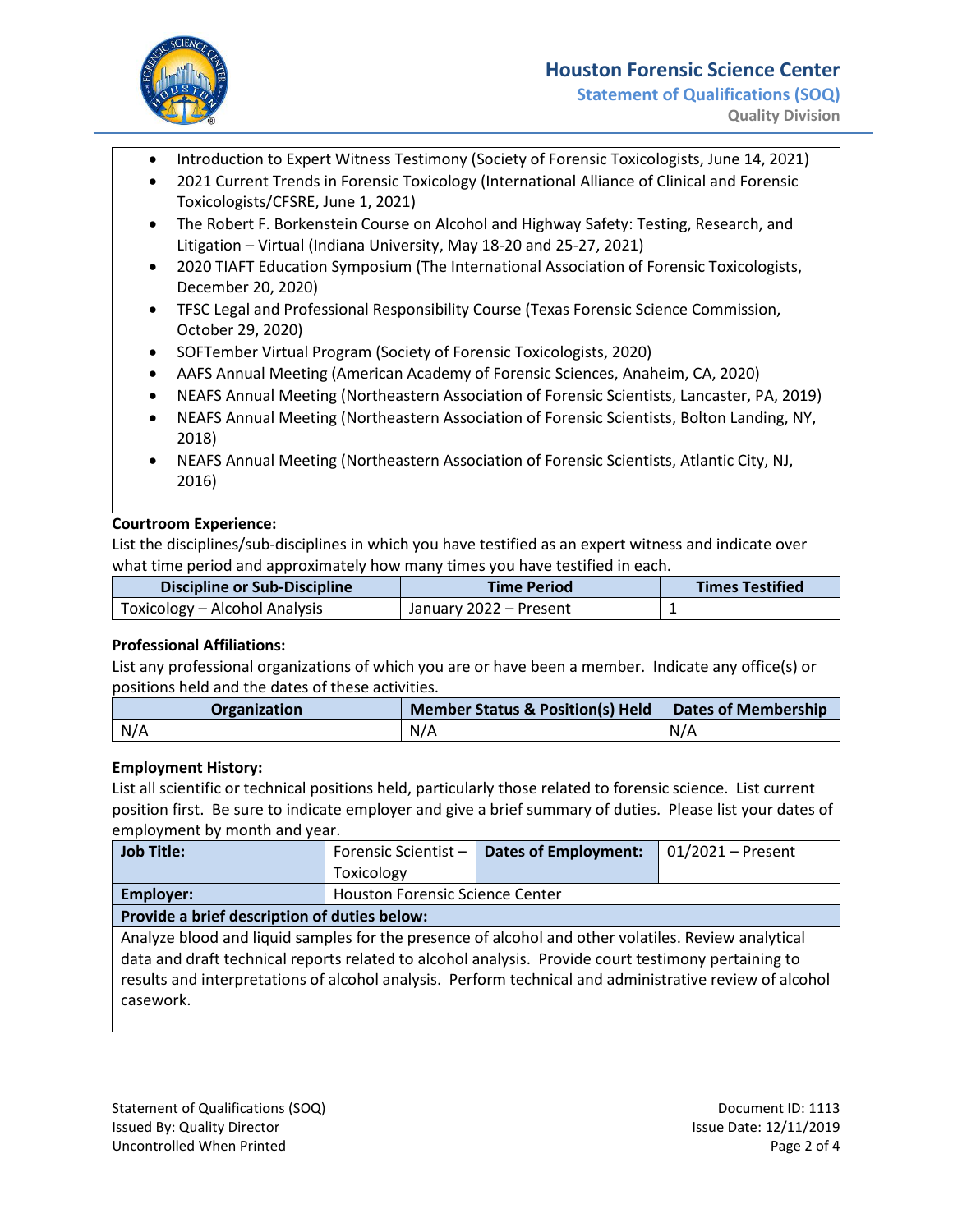

Analyze blood and urine specimens for the presence of drugs by immunoassay. Review analytical data and draft technical reports related to immunoassay drug screen. Provide court testimony pertaining to results of immunoassay drug screen.

| Job Title:                                                                                       | Forensic Analyst-                      | Dates of Employment: | $08/2020 - 01/2021$ |
|--------------------------------------------------------------------------------------------------|----------------------------------------|----------------------|---------------------|
|                                                                                                  | Trainee                                |                      |                     |
| Employer:                                                                                        | <b>Houston Forensic Science Center</b> |                      |                     |
| Provide a brief description of duties below:                                                     |                                        |                      |                     |
| Completed training to obtain first casework authorization in alcohol analysis. Obtained Forensic |                                        |                      |                     |

Analyst Toxicology (Interpretive) TFSC license.

| Job Title:                                   |                                                | Graduate Assistant   Dates of Employment: | $\mid 08/2017 - 04/2019 \mid$ |  |
|----------------------------------------------|------------------------------------------------|-------------------------------------------|-------------------------------|--|
| <b>Employer:</b>                             | Cedar Crest College – Forensic Science Program |                                           |                               |  |
| Provide a brief description of duties below: |                                                |                                           |                               |  |

Performed weekly maintenance and quality checks on the following instruments: GC-MS, GC-FID, HS-GC-FID, and FTIR; participated in corrective action when required. Demonstrated and observed undergraduate and graduate student use of FTIR, Raman microscope, UV-Visible spectrophotometer, GC-MS, GC-FID, and HS-GC-FID instruments. Prepared mock case samples and reagents for graduate level Forensic Chemistry and Toxicology Laboratory course.

## **Other Qualifications:**

List below any scientific papers authored or co-authored and/or scientific presentations given, research in which you have been involved, academic or teaching positions you have held, and any other information you consider relevant to your qualification as a forensic scientist.

## **Publications Authored**:

- **Melbourn, H.**; Brettell, T.A.; Maldonado, H.; Staretz, M.E.\*. Development of a Raman microspectrophotometric method to quantitate carboxyhemoglobin in blood. *Journal of Raman Spectroscopy*. **2020**.
- **Melbourn, H.**; Smith, G.; McFarland J.; Rogers M.; Wieland, K.; DeWilde, D.; Lighthart, S.; Quinn, M.; Baxter, A.; Quarino, L.\*. Mandatory certification of forensic science practitioners in the United States: A supportive perspective. *Forensic Science International: Synergy*. **2019**.

## **Scientific Presentations**:

- **Melbourn, H.**; Staretz, M.; Maldonado, H.; Brettell, T. Developing a Raman Microspectrophotometric Method to Quantitate Carboxyhemoglobin (COHb) in CO-Exposed Blood Samples. *American Academy of Forensic Sciences, Annual Meeting, Toxicology Section*. Anaheim, CA. **2020**.
- **Melbourn, H.;** Staretz, M.; Maldonado, H.; Brettell, T. Developing a Raman Microspectrophotometric Method to Quantitate Carboxyhemoglobin (COHb). *Northeastern*

Statement of Qualifications (SOQ) Statement ID: 1113 Issued By: Quality Director and Theorem 2012 12: Issue Date: 12/11/2019 Uncontrolled When Printed **Page 3 of 4** and 200 minutes and 200 minutes and 200 minutes and 200 minutes and 200 minutes and 200 minutes and 200 minutes and 200 minutes and 200 minutes and 200 minutes and 200 minutes and 20